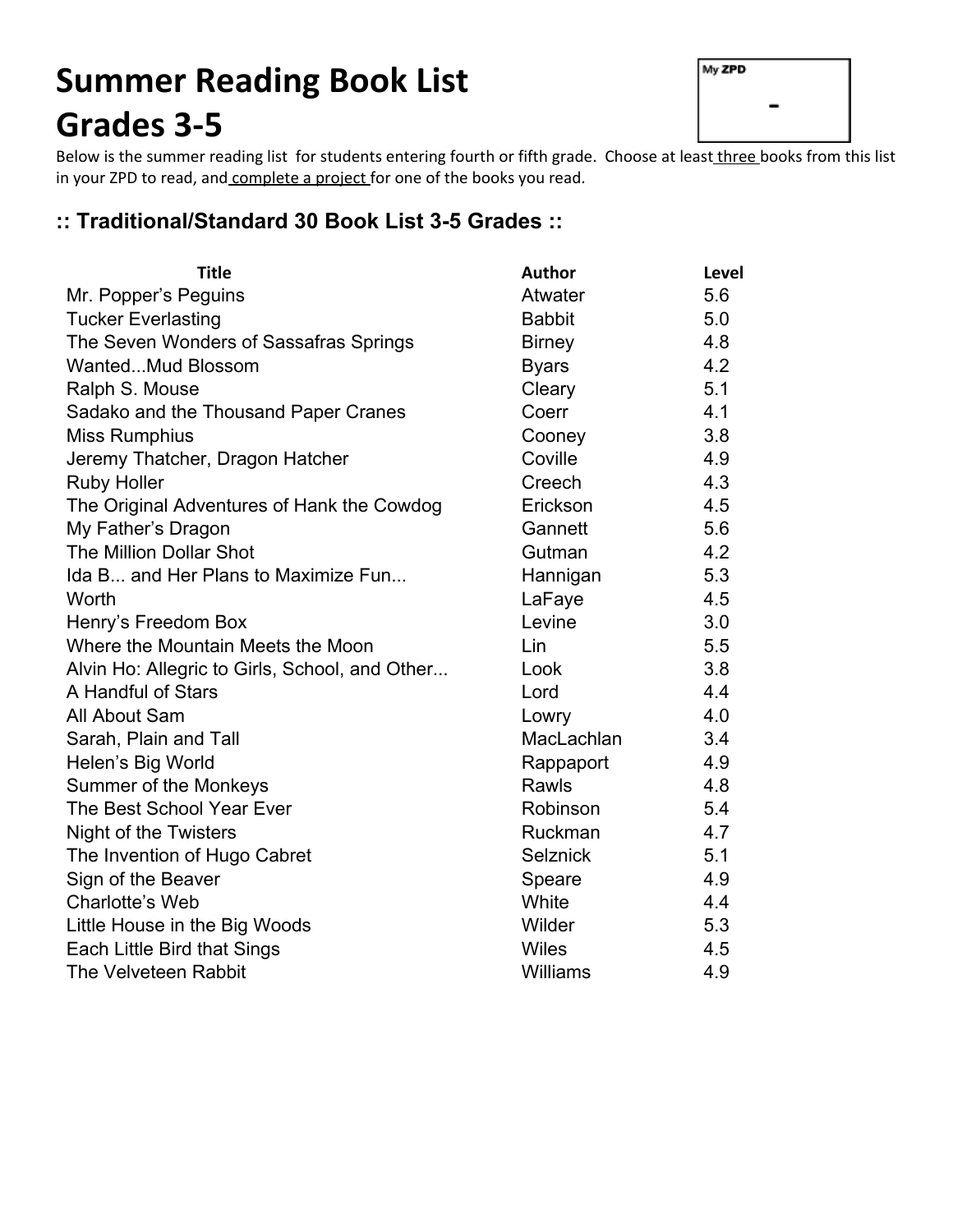## **Grades 45 Summer Reading Project**

 $\zeta$ TART STRONG IN THE FALL, don't let your reading habits "slide" away during the summer months.

#### **Tips to Promote Reading**

- Schedule weekly trips to the public library
- Let your child pick reading material that is of interest to him/her
- Read together with your child
- Attend story hours, readings and plays offered at your local library or bookstore
- Encourage your child to read in bed. Consider letting your child stay up late if they read in bed
- Be a model: Read, read, read in front of your child

Students in grades 45 will be expected to **read a minimum of three books** and **complete the reading log** showing the minutes read. Also, each student must **complete a project** based on one of their summer reading selections. Students will also be responsible for **completing a selfevaluation reading assignment rubric** upon completion of their self-selected project.

Project and book logs are due **on the first Friday of school.**

## Summer Reading Project Choices

- 1. Letter to the Authol: Write (il cursive) a letter to the author of the book you read expressing your thoughts about the book you read. What did you like, what didn't you like, and what would you have changed? You must include at least 3 events that happened in the book to support your thoughts.
- 2. **Story Cube:**Use a box to tell about your story. You should dedicate one side of your cube to each of the following elements: (1) Title and author (and your name), (2) setting, (3) characters, (4) problem, (5) solution and (6) your reflection (Did you like the book? Would you recommend it to someone else? Why or why not?) Your cube should also include at least one picture per side.
- 3. **Book in a Bag**: You must include at least 10 items that represent your book. You must include 3 items to represent the characters, 3 items to represent the plot and 2 items to represent the setting. The remaining 2 items can represent any aspect of the book you choose. You must include a written description of each item, what it represents and how it relates to the story/book.
- 4. **Game Show**: Create a game show about your book. Your gameshow must include questions about the characters, plot (problem and solution), and setting. There must be at least 30 questions, some with illustrations.

### **Self-evaluation Reading Assignment Rubric**

| Great<br>4                                                                | Good<br>3                                                              | Okay<br>2                                                                        | Poor                                                                            | Incomplete                                                         |
|---------------------------------------------------------------------------|------------------------------------------------------------------------|----------------------------------------------------------------------------------|---------------------------------------------------------------------------------|--------------------------------------------------------------------|
| I read the entire book.                                                   | I read most of the<br>book.                                            | I read half of the book.                                                         | I read a few pages of<br>the book.                                              | l did not read a book.                                             |
| I added meaningful<br>extras to the project!                              | I met all requirements<br>of the project                               | I mostly met the<br>requirements of the<br>project.                              | I started my project but<br>did not complete the<br>work.                       | I did not complete a<br>project.                                   |
| After viewing my<br>project, others<br>understand the book<br>thoroughly. | After viewing my<br>project, others<br>understand most of the<br>book. | After viewing my<br>project, others<br>understand a few parts<br>of the book.    | After viewing my<br>project, others<br>understand very little<br>of the book.   | After viewing my<br>project, others do not<br>understand the book. |
| My project is colorful,<br>clear, and interesting<br>to see.              | My project is neatly<br>done, colored, and<br>easily read.             | My project uses 3 or 4<br>colors, mostly neatly<br>done and book is<br>readable. | My project has 2<br>colors, is messy in<br>parts, and hard to read<br>in places | I did not complete a<br>project.                                   |